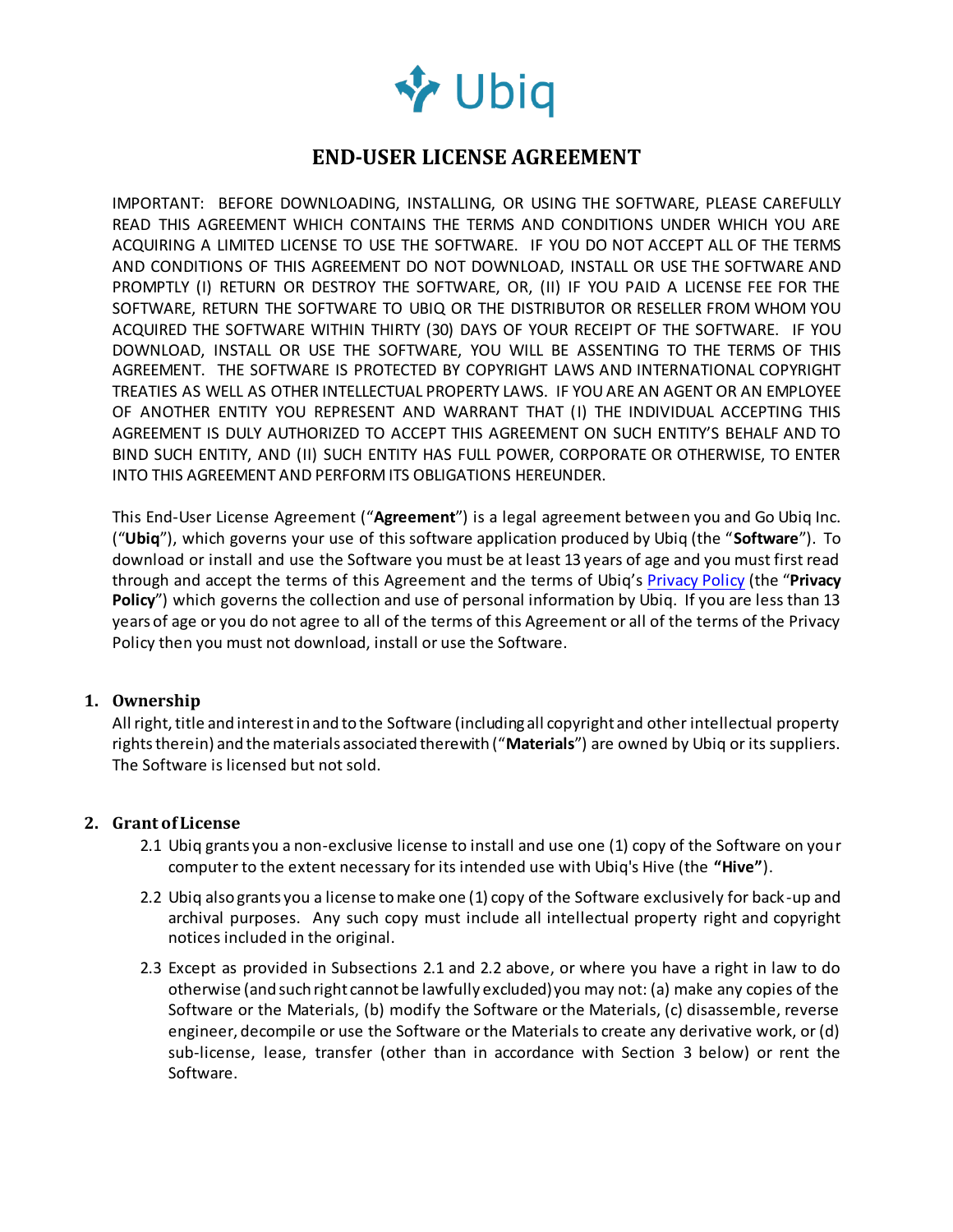### **3. Transfer**

You may permanently transfer the Software to any person, provided that when you transfer the Software, you must also transfer and deliver to such person any upgrades and all Materials provided to you by or on behalf of Ubiq, and provided also that the transferee confirms to Ubiq the transferee's acceptance of this Agreement in respect of such Software, upgrades and Materials. Notwithstanding the foregoing, you must not deliver to such transferee any copy of the Software made by you in accordance with Subsection 2.2 above. Upon transfer, you must permanently erase all copies of such Software made by you that are contained on any computer or other media within your possession or under your control. Any warranty in respect of such Software is not transferable.

# **4. Privacy and Use of Information**

Your Personal Information (as defined in th[e Privacy Policy](http://goubiq.com/privacy.pdf)) is collected and used by Ubiq in accordance with the [Privacy Policy.](http://goubiq.com/privacy.pdf) The Privacy Policy is incorporated by reference into this Agreement and by accepting this Agreement you consent to the collection and use of your Personal Information as outlined in the [Privacy Policy.](http://goubiq.com/privacy.pdf)

# **5. Costs incurred for your use of the Software**

You agree that you are solely responsible for any costs or expenses incurred by you in connection with your use of the Software, and in no event shall Ubiq reimburse you for any such costs or expenses.

### **6. Wireless Networks**

You understand and agree that the Software and the Hive with which such Software is intended to interoperate each require simultaneous access to the same wireless network and that the configuration, settings and security of any such wireless network are entirely outside the control of Ubiq, and that Ubiq shall not be responsible or liable in any way for any damages that result from any improper configuration or settings or any security breach of such wireless network. Further, you understand and agree that Ubiq is not responsible for ensuring the security or integrity of the transmission of data over any such wireless network by and between the Software and the Hive and that Ubiq shall not be responsible or liable in any way for any damages that result from any loss, copying, theft, interruption or corruption of any data so transmitted.

# **7. Term and Termination**

This Agreement will become effective upon your acceptance and shall continue in effect until earlier of:

- (i) you transfer the Software in accordance with the terms of this Agreement and the transferee undertakes to Ubiq to be bound by this Agreement in respect of such Software;
- (ii) you uninstall the Software from the computer on which it is installed; or
- (iii)Ubiq terminates this Agreement, which it may do without notice or obligation to you if, in Ubiq's exclusive determination, you are found to be in breach of any of the provisions of this Agreement.

Notwithstanding the foregoing, Sections 1, 4, 6, 7, 9, 10, 11, 12 and 13 of this Agreement shall survive the termination of this Agreement and remain in full force and effect.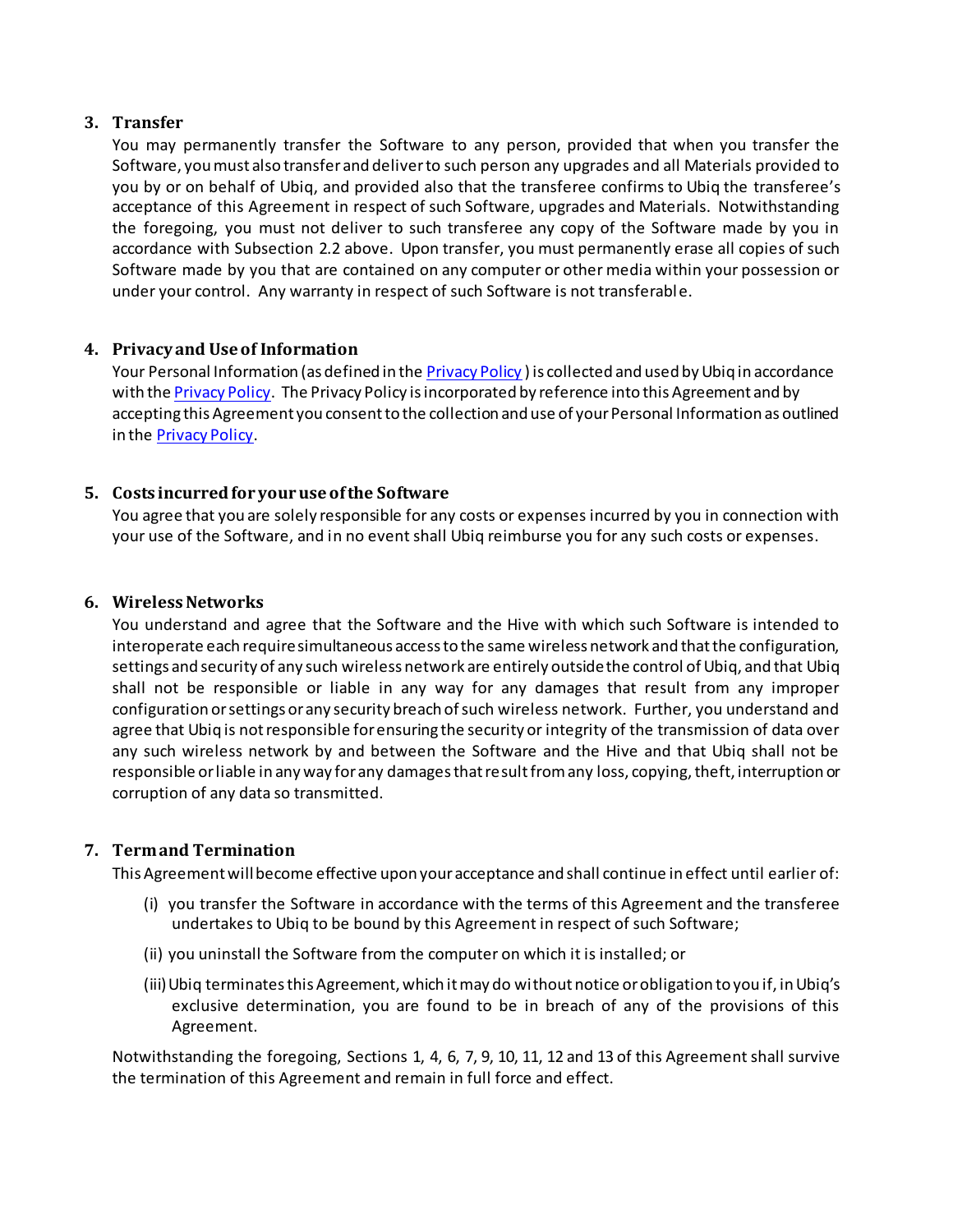#### **8. Export Regulations**

You may not export or re-export the Software or any copy or adaptation thereof in violation of any applicable laws or regulations.

# **9. Jurisdiction**

This Agreement shall be governed in accordance with the laws of the Province of Ontario and the Federal laws of Canada applicable therein, and the Courts of Guelph, Ontario shall have exclusive jurisdiction in respect of this Agreement and its enforcement. No choice or conflict of laws rules of any jurisdiction shall apply to this Agreement. The Uniform Computer Information Act does not apply to this Agreement.

### **10.Illegality**

If any of the provisions of this Agreement are deemed to be illegal or unenforceable, in whole or in part, such provisions shall be severable and independent from the other provisions of this Agreement, and the validity of the other provisions and of the entire Agreement shall not be affected.

# **11. Third-Party Rights**

The provisions of this Agreement are intended only to have effect between yourself and Ubiq and, except as otherwise provided in this Agreement, are not intended to confer any benefit or right of enforcement upon any other person or entity.

#### **12. Personal License**

Except as otherwise provided in Section 3 of this Agreement, the rights granted by Ubiq hereunder are personal to you and you shall not be permitted to assign, transfer or otherwise make over to any third party the Software or the Materials or the benefit or burden of this Agreement or any of the rights granted hereunder other than as expressly permitted by Section 3 hereof.

#### **13. Disclaimer & Limitation of Liability**

THE SOFTWARE IS PROVIDED TO YOU "AS-IS" WITHOUT WARRANTIES OR CONDITIONS OF ANY KIND, WHETHER ORAL OR WRITTEN, EXPRESS OR IMPLIED. UBIQ SPECIFICALLY DISCLAIMS ANY IMPLIED WARRANTIES OR CONDITIONS OF MERCHANTABILITY, SATISFACTORY QUALITY, NON-INFRINGEMENT AND/OR FITNESS FOR A PARTICULAR PURPOSE.

TO THE MAXIMUM EXTENT PERMITTED BY APPLICABLE LAW, UBIQ AND ITS SUBSIDIARIES, AFFILIATES, OFFICERS, EMPLOYEES, AGENTS, PARTNERS AND LICENSORS WILL NOT BE LIABLE FOR ANY DIRECT, INDIRECT, INCIDENTAL, SPECIAL, CONSEQUENTIAL OR PUNITIVE DAMAGES, INCLUDING WITHOUT LIMITATION, LOSS OF PROFITS, LOSS OF BUSINESS OPPORTUNITIES, LOSS OF USE OF DATA, PROFITS, BUSINESS OPPORTUNITIES, GOOD-WILL OR OTHER INTANGIBLES, INTERRUPTION OF BUSINESS, OR FOR ANY INDIRECT, INCIDENTAL, SPECIAL, EXEMPLARY, PUNITIVE OR CONSEQUENTIAL DAMAGES OF ANY KIND, ARISING OUT OF (I) YOUR USE OF THE SOFTWARE OR MATERIALS, (II) ANY FAILURE OR MALFUNCTION OF THE SOFTWARE, (III) ANY ERRORS CONTAINED IN THE MATERIEALS, AND (IV) ANY UNAUTHORIZED ACCESS, USE, COPYING, THEFT OR ALTERATION OF ANY DATA TRANSMITTED FROM THE SOFTWARE VIA YOUR COMPUTER SYSTEM OVER A WIRELESS NETWORK, WHETHER BASED ON WARRANTY, CONTRACT, TORT (INCLUDING NEGLIGENCE) OR ANY OTHER LEGAL THEORY, WHETHER OR